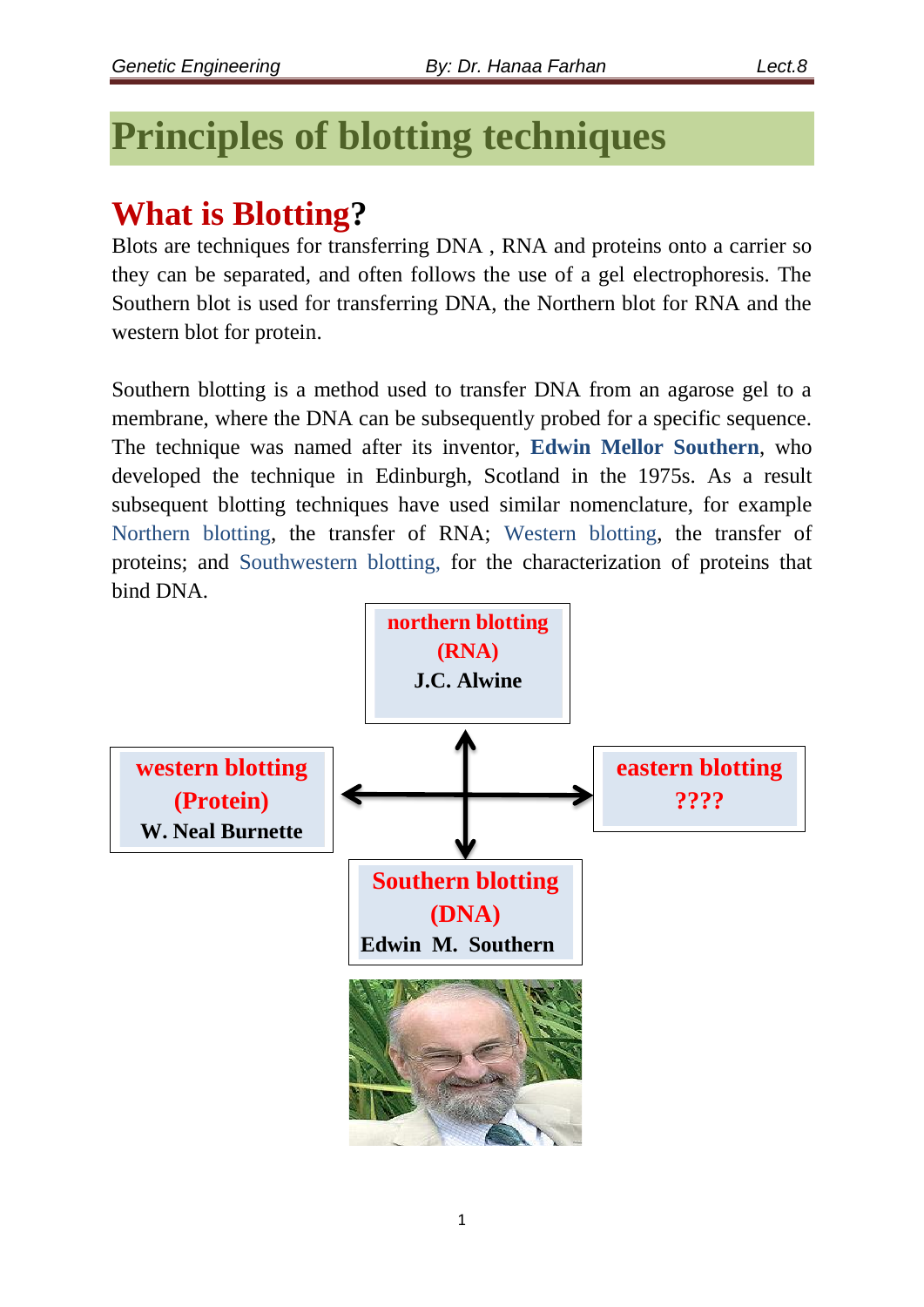## **Application of Southern blotting:**

Southern blot a technique developed for the detection of a specific DNA sequence (gene or other) in a large, complex sample of DNA (e.g. cellular DNA). For example, Southern blotting could be used to locate a particular gene within an entire genome. More of its applications are listed below:

1-Southern blotting technique is used to detect DNA in given sample.

2-DNA finger printing is an example of southern blotting.

3-Used for paternity testing, criminal identification, victim identification

4-To isolate and identify desire gene of interest.

5-Used in restriction fragment length polymorphism

6-To identify mutation or gene rearrangement in the sequence of DNA

7-Used in diagnosis of disease caused by genetic defects

8-Used to identify infectious agents.

## **Principle of Southern blot:**

• This technique is based on the principle of separation of DNA fragments by gel electrophoresis and identified by labelled probe hybridization.

• Basically, the DNA fragments are separated on the basis of size and charge during electrophoresis. Separated DNA fragments after transferring on nylon membrane, the desired DNA is detected using specific DNA probe that is complementary to the desired DNA.

• Hybridization : Process of forming a double-stranded DNA molecule between a single-stranded DNA probe and a single-stranded target patient DNA.

• A hybridization probe is a short (100-500bp), single stranded DNA/or RNA. The probes are labeled with a marker so that they can be detected after hybridization.

## **Procedure/ Steps**

**Step 1**) Digest the DNA with an appropriate restriction enzyme.

**Step 2**) Run the digest on an agarose gel.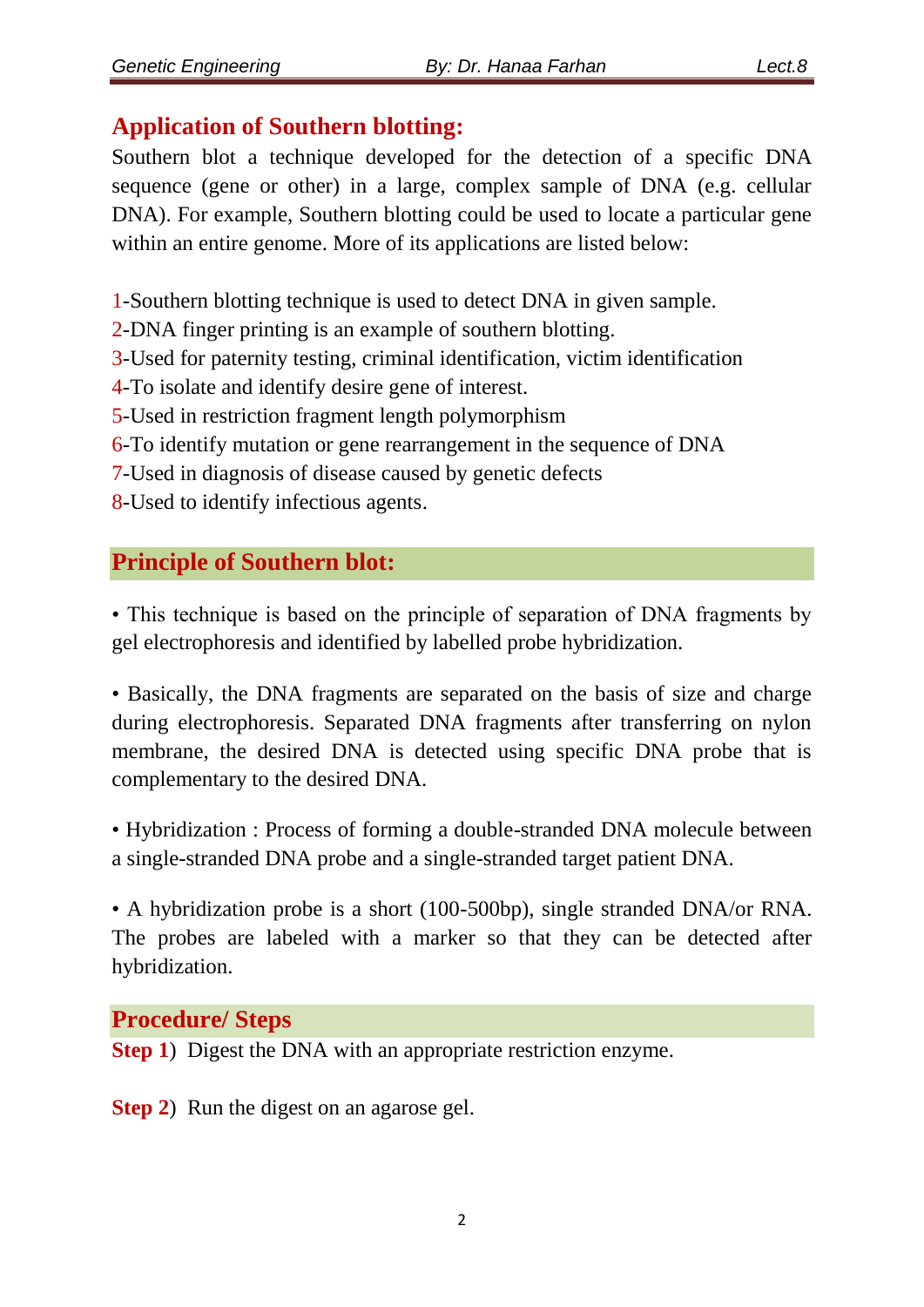**Step 3**) After electrophoresis, denature the DNA (usually while it is still on the gel) by soaked the gel in alkali (NaOH) or acid (HCl) to denature the double stranded DNA fragments. DNA strands get separated. For example, soak it in about 0.5M NaOH, which would separate double-stranded DNA into singlestranded DNA. Only ssDNA can transfer.

A depurination step is optional. Fragments greater than 15 kb are hard to transfer to the blotting membrane. Depurination with HCl (about 0.2M HCl for 15 minutes) takes the purines out, cutting the DNA into smaller fragments. Be aware, however, that the procedure may also be hampered by fragments that are too small.

**Note**: Be sure to neutralize the acid after this step, or the base after the prior step if you don't depurinate.

**Step 4**) Transfer the denatured DNA to the membrane (Blotting). Traditionally, a nitrocellulose membrane is used, although nylon or a positively charged nylon membrane may be used. Nitrocellulose typically has a binding capacity of about 100µg/cm, while nylon has a binding capacity of about 500 µg/cm. Many scientists feel nylon is better since it binds more and is less fragile.

Nylon membranes cannot be damaged by handling and a single blot can be rehybridized up to ten times, this limit being due not to eventual breakage of the membrane but to the gradual loss of the blotted DNA during repeated hybridizations. The second advantage of nylon membranes is that under certain conditions (a positively charged membrane and an alkaline transfer buffer) the transferred DNA becomes covalently bound to the membrane during the transfer process. This is not the case with a nitrocellulose membrane, which initially binds DNA in a semipermanent manner, immobilization occurring only when the membrane is baked at 808C. Transfer onto a positively charged nylon membrane can therefore reduce the possible loss of DNA that might occur by leaching through the membrane during the blotting process; it is also quicker, the transfer time being reduced from 18 h to 2 h. Finally, nylon membranes efficiently bind DNA fragments down to 50 bp in length, whereas nitrocellulose membranes are effective only with molecules longer than 500 bp. Nitrocellulose has not, however, been completely superseded because it has one significant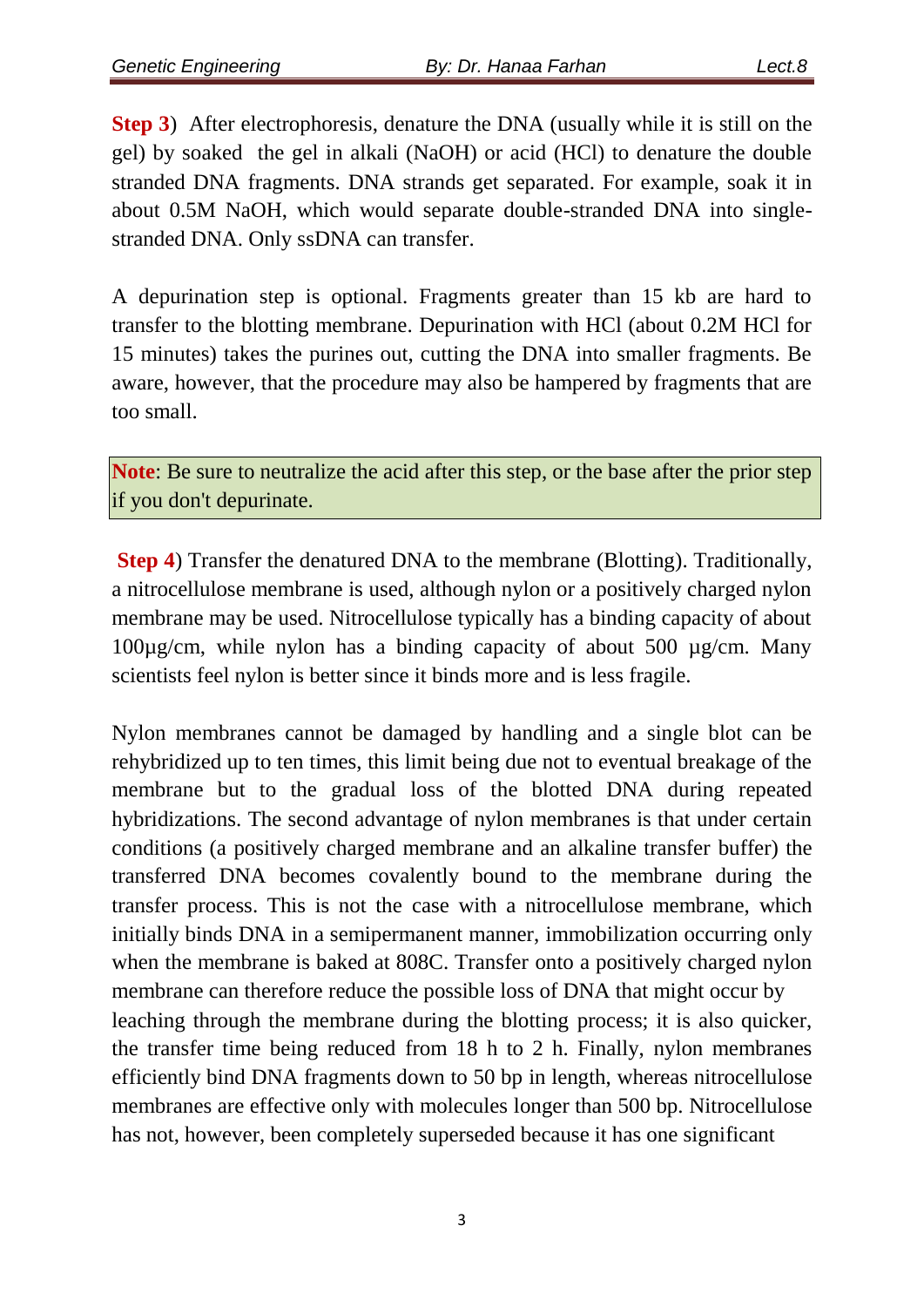advantage compared with nylon membranes: a reduced amount of background hybridization, especially with probes that have been labelled with nonradioactive markers.

Transfer is usually done by capillary action, which takes several hours. Capillary action transfer draws the buffer up by capillary action through the gel an into the membrane, which will bind ssDNA.

You may use a vacuum blot apparatus instead of capillary action. In this procedure, a vacuum sucks SSC through the membrane. This works similarly to capillary action, except more SSC goes through the gel and membrane, so it is faster (about an hour). (SSC provides the high salt level that you need to transfer DNA.)

**Step 5**) Baking: After the DNA of interest bound on the membrane, it is baked by treating it with UV light. This cross links (via covalent bonds) the DNA to the membrane. (You can also bake nitrocellulose on autoclave at about 80C for a couple of hours to fix in the membrane, but be aware that it is very combustible.)

**Note**: For nylon membranes, the DNA is cross-linked to the membrane by the action of ultraviolet light; nitrocellulose membranes use heat to fix the DNA to the membrane.

**Step 6**) Blocking (Prehybridization): The membrane is then treated with casein or Bovine serum albumin (BSA) which saturates all the binding site of membrane.

**Note:** To prehybridize, add non-specific ssDNA. Somicated salmon sperm DNA is commonly used. You can use BSA( bovine serum albumen), a nonspecific protein, SDS (sodium dodecyl sulfate), and formamide.

**Note**: A prehybridization step is required before hybridization to block nonspecific sites, since you don't want your single-stranded probe binding just anywhere on the membrane.

**Step 7)** Hybridization with labelled probes: The DNA bound to membrane is then treated with labelled probe. The labelled probe contains the complementary sequences to the gene of interest . The probe bind with complementary DNA on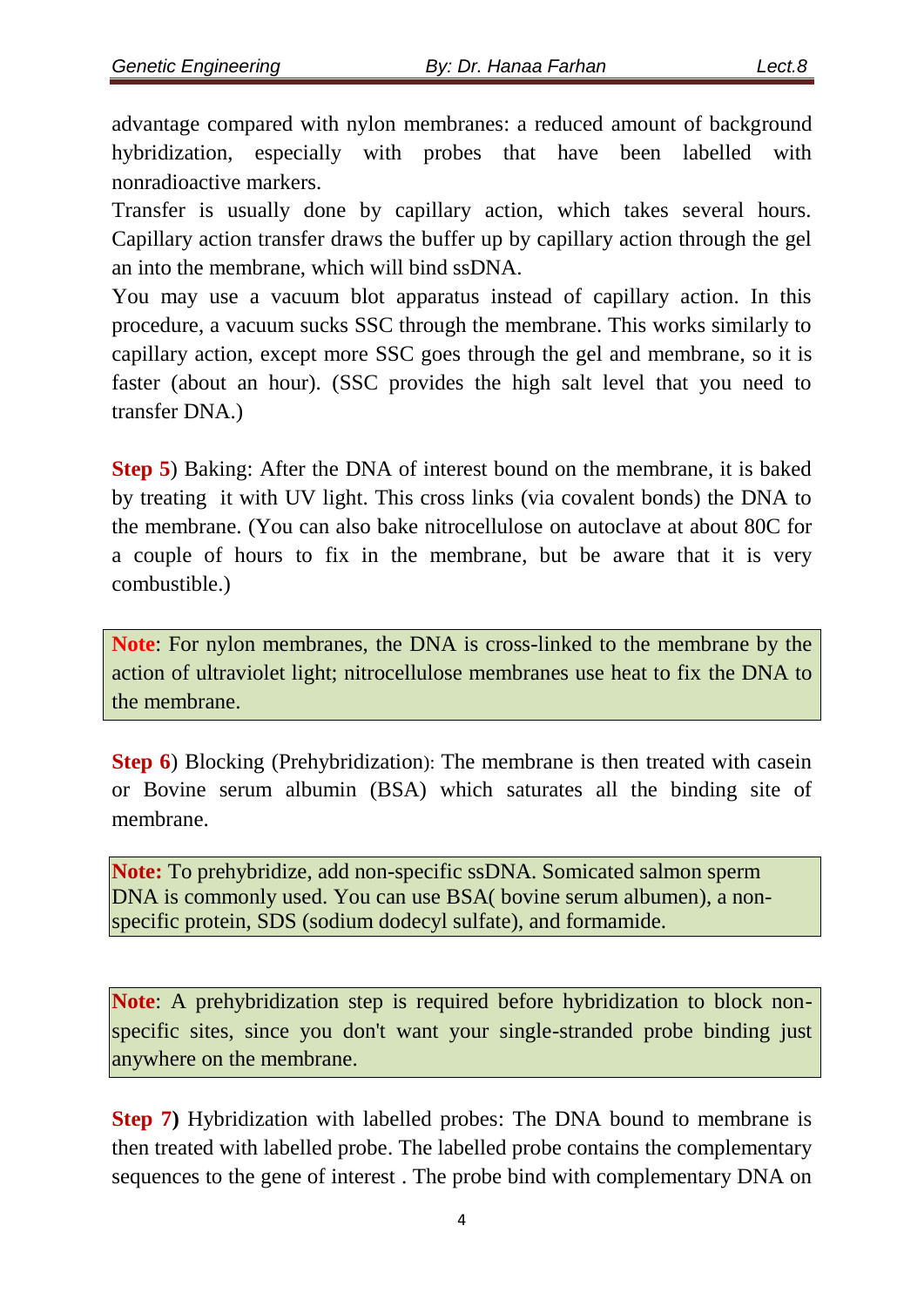the membrane since all other non-specific binding site on the membrane has been blocked by BSA or casein.

**Note**: Probing is often done with 32P labeled ATP, biotin/streptavidin or a bioluminescent probe.

**Note**: To hybridize, use the same buffer as for prehybridization, but add your specific probe.

**Step 8**) Visualization by Autoradiogram: The membrane bound DNA labelled with probe can be visualized under autoradiogram which give pattern of bands.

**Note**: If you used a radiolabeled 32P probe, then you would visualize by autoradiograph. Biotin/streptavidin detection is done by colorimetric methods, and bioluminescent visualization uses luminesence.

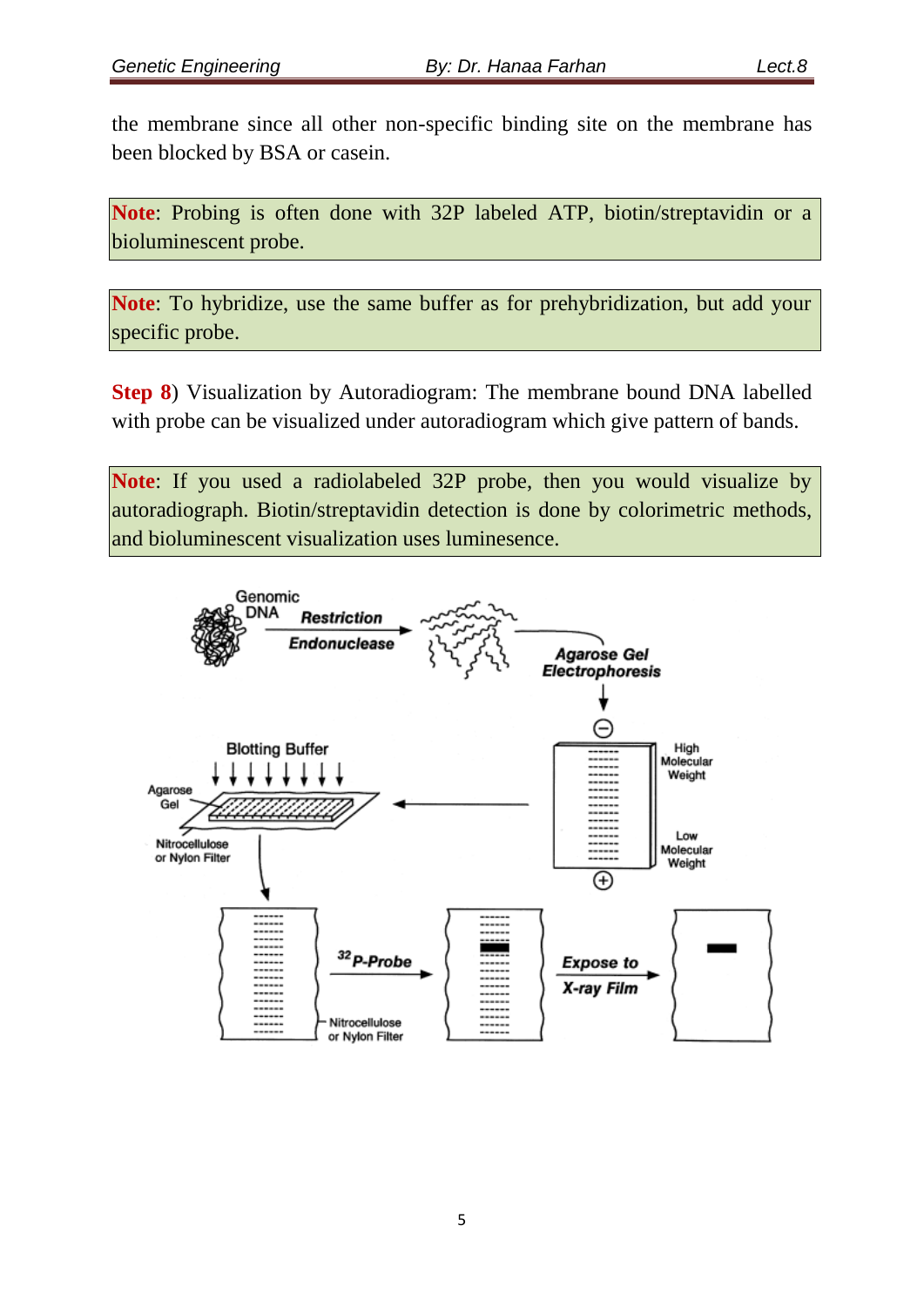

**Southern Blot Tray**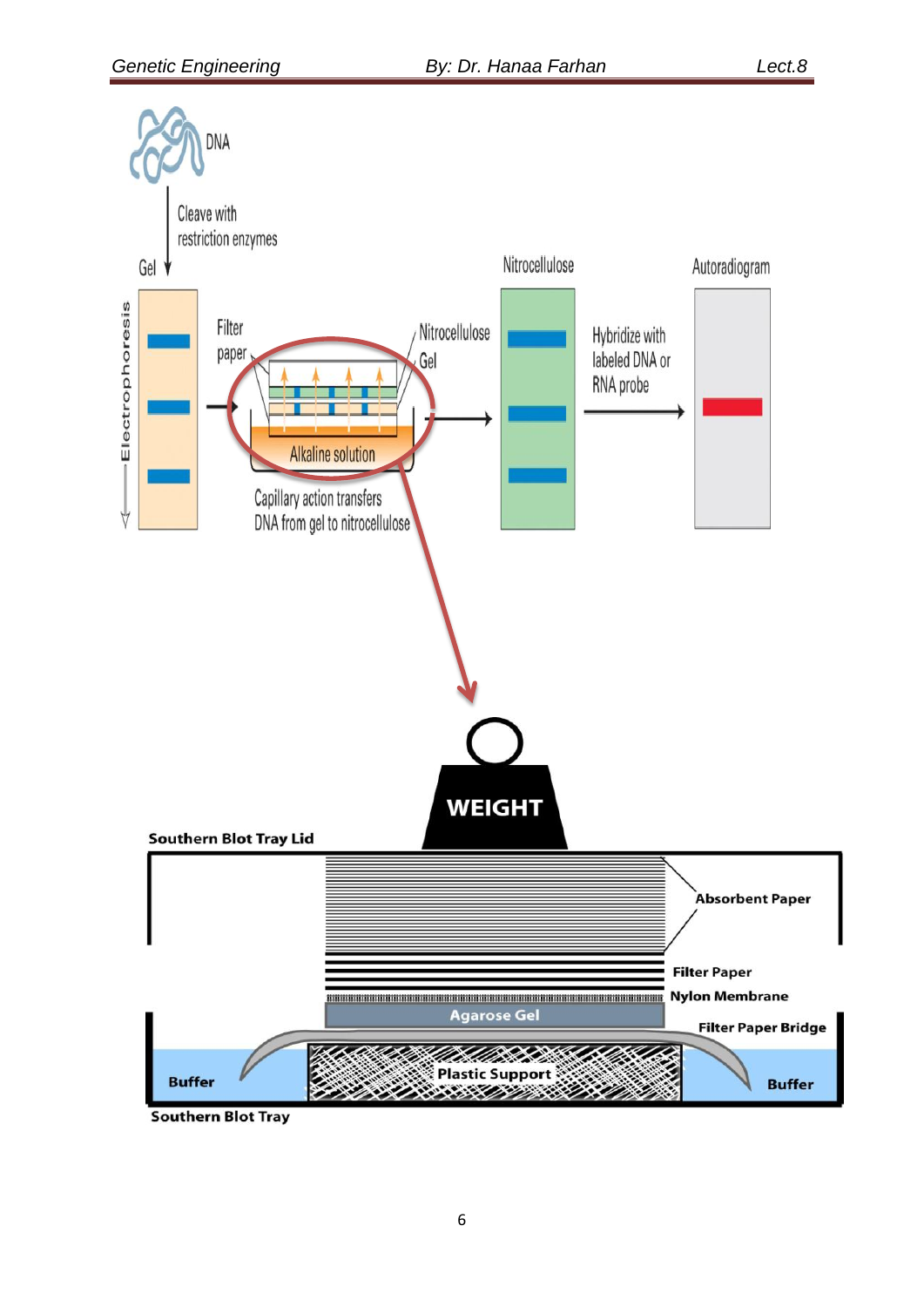**Note**: Traditionally, a nitrocellulose membrane is used, although nylon or a positively charged nylon membrane may be used. Nitrocellulose typically has a binding capacity of about 100µg/cm, while nylon has a binding capacity of about 500 µg/cm. Many scientists feel nylon is better since it binds more and is less fragile. Transfer is usually done by capillary action, which takes several hours. Capillary action transfer draws the buffer up by capillary action through the gel an into the membrane, which will bind ssDNA.

**Note**: Probing is often done with 32P labeled ATP, biotin/streptavidin or a bioluminescent probe.

## **Northern blotting**

Northern blotting was developed by James Alwine, George Stark and David Kemp (1977). Northern blotting drives its name because of its similarity to the first blotting technique, which is Southern blotting, named after the biologist Edwin Southern. The major difference is that RNA being analyzed rather than DNA in the northern blot.

Expression of a particular gene can be detected by estimating the corresponding mRNA by Northern blotting. Northern blotting is a technique where RNA fragments are separated by electrophoresis and immobilized on a paper sheet. Identification of a specific RNA is then done by hybridization using a labeled nucleic acid probe. It helps to study gene expression by detection of RNA (or isolated mRNA) in a sample.

In Northern blotting, probes formed of nucleic acids with a sequence which is complementary to the sequence or to a part of the RNA of interest. The probe can be DNA, RNA or chemically synthesized oligonucleotides of minimum 25 complementary bases to the target sequence.

## **Western blotting**

Western blotting, also known as immunoblotting or protein blotting, is a technique used to detect the presence of a specific protein in a complex protein mixture. It is a core technique in cell biology, molecular biology, virology and others.

Western blots have become one of the most common analytical tools for the Detection of viral proteins, characterization of monoclonal and Polyclonal antibody preparations and in determining the specificity of the immune response to viral antigens.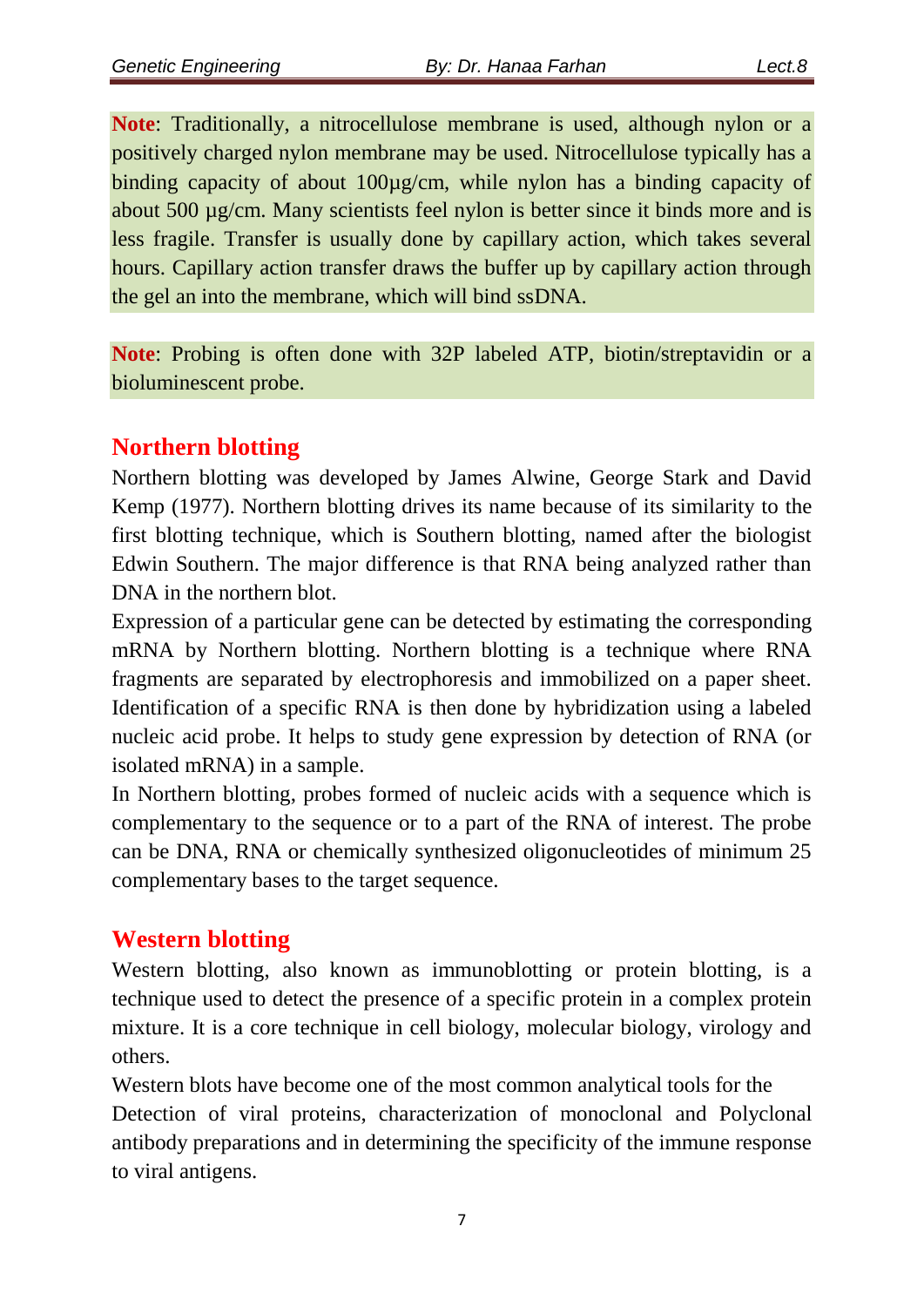#### **Steps involved in western blotting :**

1.Sample preparation 2.Gel Electrophoresis 3.Blotting (or transfer) 4.Blocking 5.Antibody Probing 6.Detection

## **Questions:**

**1**-what is the purpose of the Southern blot and hybridization technique? To detect a specific DNA molecule(s) among a complex mixture of DNA molecules

**2** -Why is it called Southern blot and hybridization? Because Edward Southern developed the technique.

**3**-How do you denature double-stranded DNA? With heat ( $>95 \text{deg}$ C) or chemicals (eg. formamide or NaOH).

**4**-How does renaturation of single-stranded DNA occur? by cooling or removal of chemicals .

**5**- What can the radioactively-labelled hybridization probe be? either DNA or RNA.

#### **6**- What are the characterizations of the Southern blot?

1) Size-fractionation of a complex mixture of DNA molecules by agarose gelelectrophoresis.

2) Denaturation of the double-stranded DNA by NaOH (alkali) to break the hydrogen bond between bases

3) Transfer of the single-stranded DNA molecules to a rigid support, a nitrocellulose filter.

#### **7**- What are the steps for filter hybridization?

- high molecular mass DNA to low molecular mass DNA fragments

- single-stranded DNA becomes immoblized to the nitrocellulose filter

- radioactively labelled hybridization probe anneals to target DNA
- wash off probe not hybridized to the target DNA
- overlay filter with X-ray film for autoradiography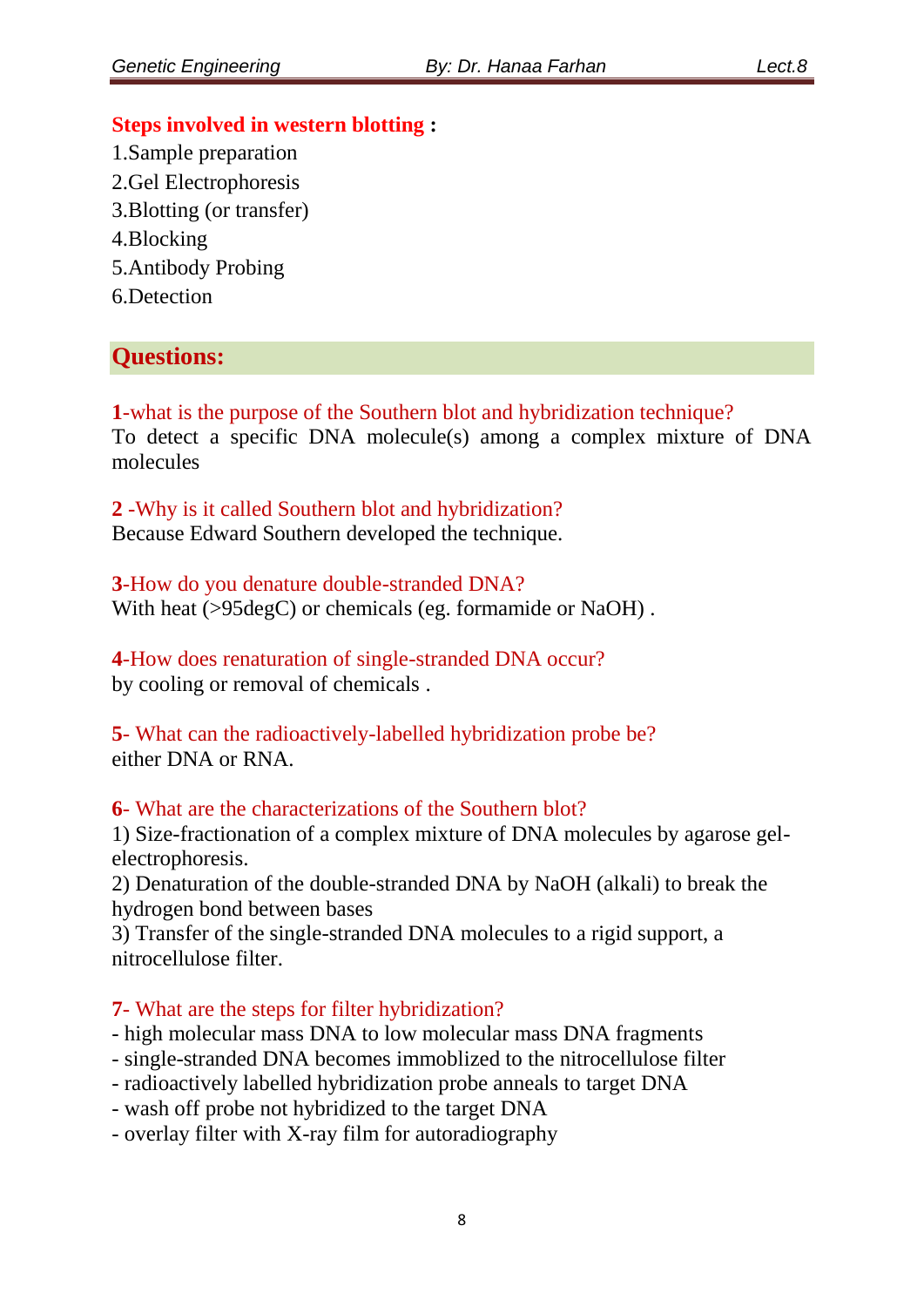#### **8**- What creates the photographic emulsion in autoradiogrphy?

Silver halide (bromide, chloride, iodide) crystals suspended in gelatin on a plastic film.

### **9**- What is the chemical process of autoradiogrphy?

Photons or radiation cause silver metallic speck to form. During development, entire crystal is converted into metallic silver that is visible on film .

#### **10**- What does autoradiography do?

Allows radioactive emissions to activate silver grains in the film. Develops Xray film .

**11**- How does the Southern blot and hybridization technique diagnosis sicklecell anemia?

It detects the Dde I fragments on a Southern blot by probing with beginning of beta-globin gene

**12**- What DNA probe is used to diagnosis Thalassemias? Globin genes.

**13**- What DNA probe is used to diagnosis hemophilia? Factor VIII gene.

**14**- What DNA probe is used to diagnosis dwarfism? Growth hormone gene .

## **15**- What does a Northern blot measure?

A northern blot is a laboratory method used to detect specific RNA molecules among a mixture of RNA. Northern blotting can be used to analyze a sample of RNA from a particular tissue or cell type in order to measure the RNA expression of particular genes.